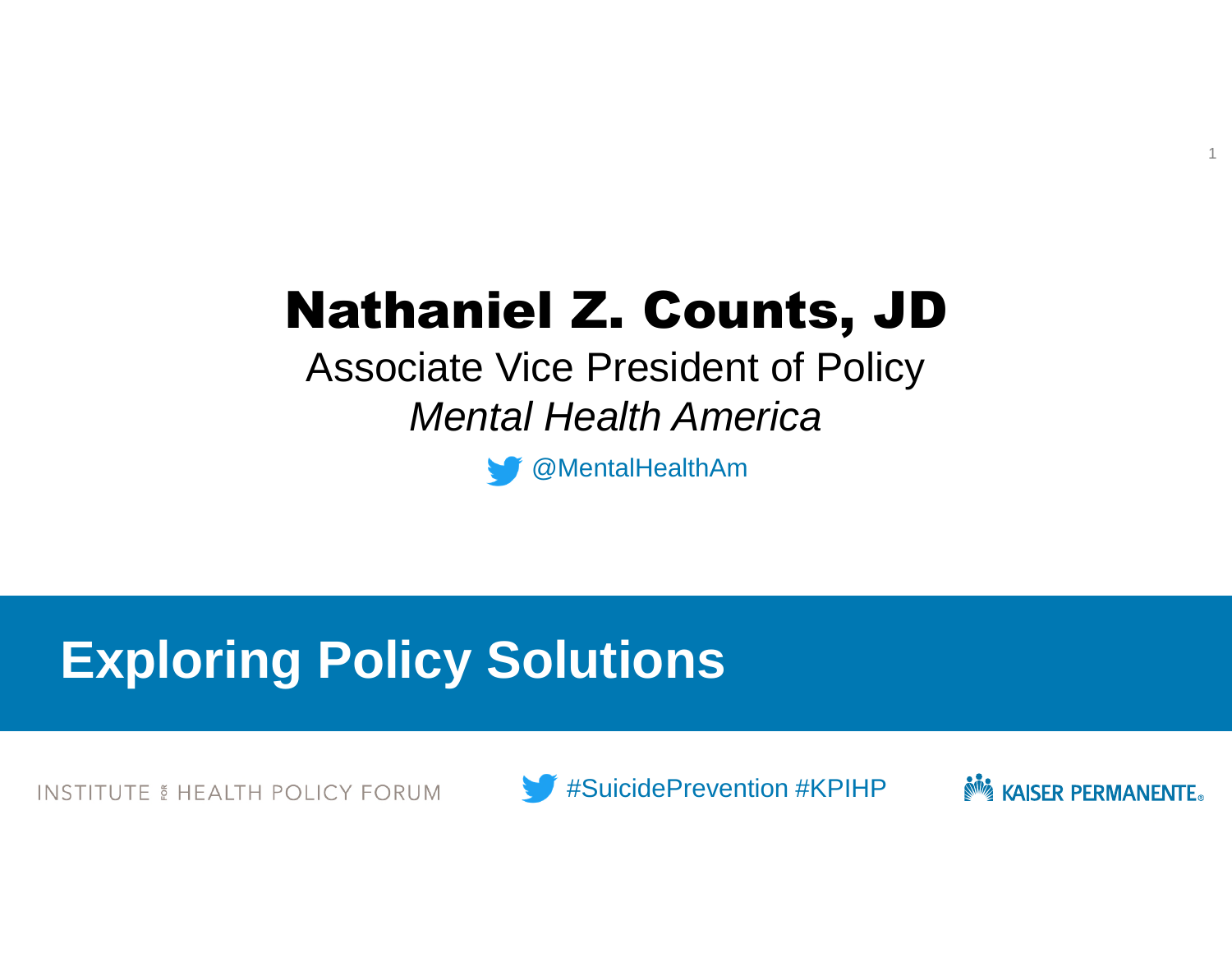## **Let's continue on SDOH and prevention**

- Health care reform is clearly important:
	- Quality measurement
	- Peer support services
	- Alternative payment models
	- Quality improvement
	- Pop health analytics
- BUT so many opportunities to stop it from getting that far!

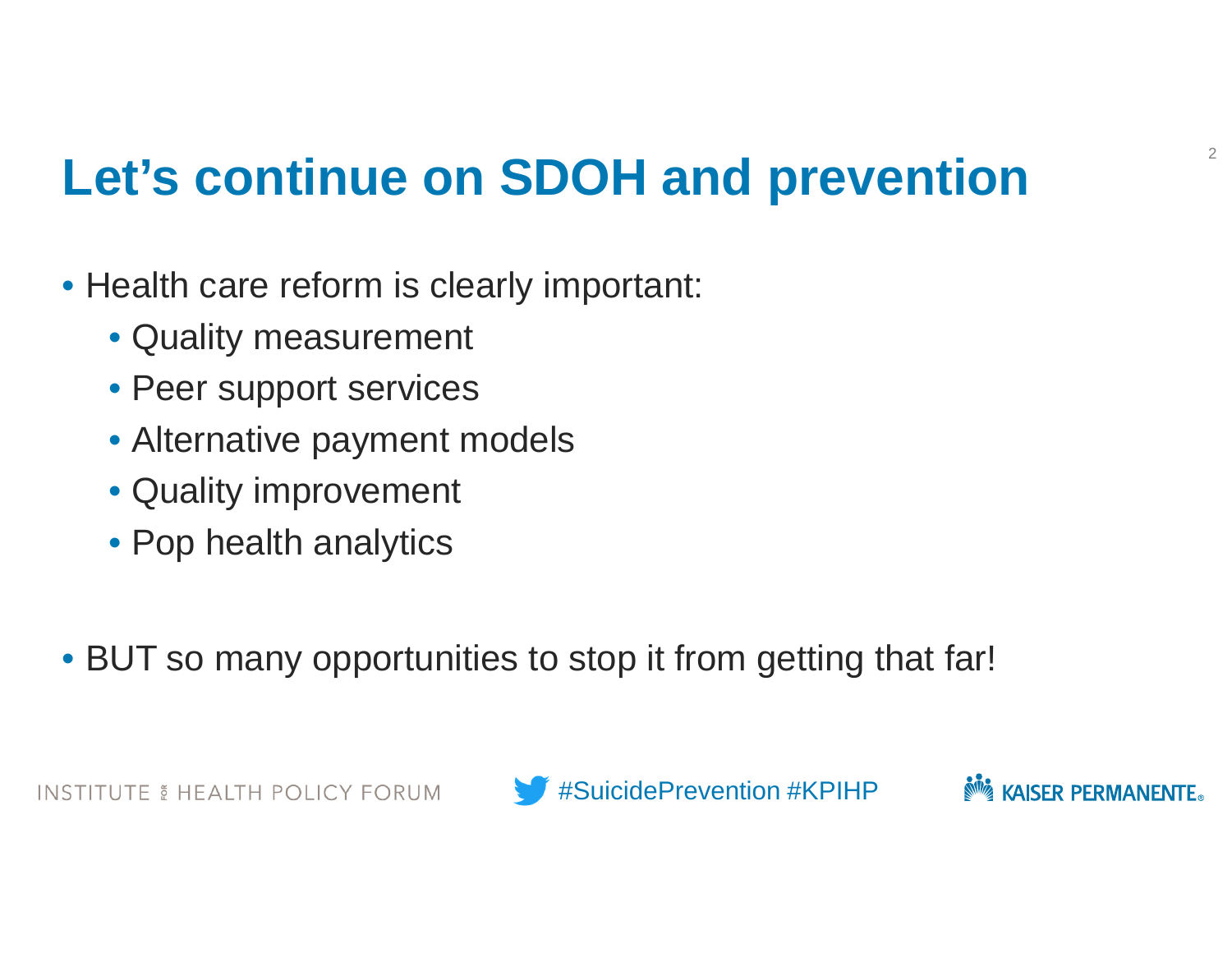## **Screening and referral not enough for SDOH**

- CommunityRx is the most sophisticated, large-scale pilot of addressing SDOH through health care
- At 3 months:
	- Confidence in finding resources doubled
	- About half even shared resources with others
	- No change in mental or physical HR-QoL
- Likely need higher intensity intervention, with attention to making sure the resources meet needs

Lindau ST, Makelarski JA, Abramsohn EM, Beiser DG, Boyd K, Chou C, Giurcanu M, Huang ES, Liao C, Schumm LP, Tung EL. CommunityRx: a real-world controlled clinical trial of a scalable, low-intensity community resource referral intervention. American journal of public health. 2019 Apr;109(4):600-6.



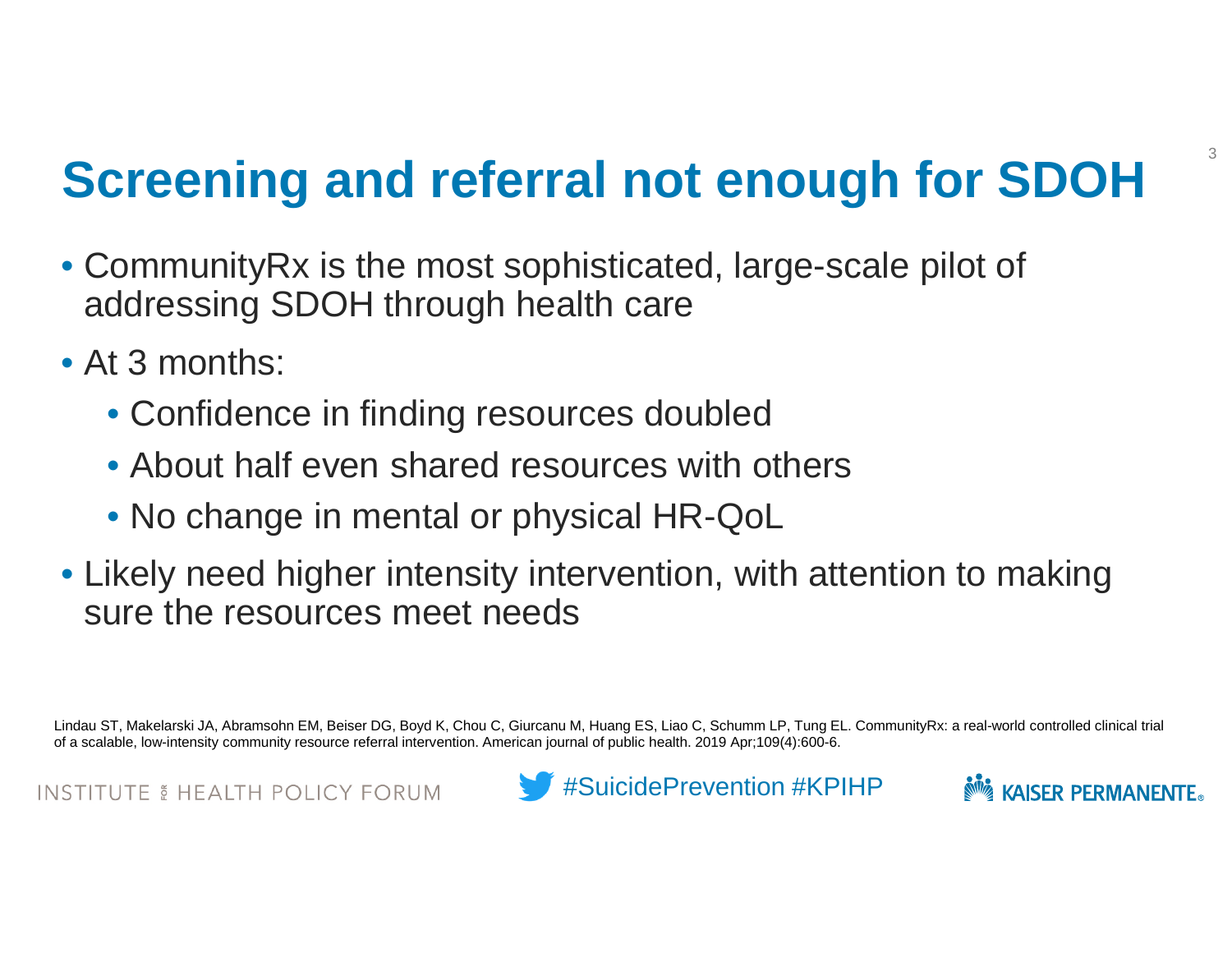### **How can federal legislation help?**

- Mainstream mental health and suicide prevention into policies that govern SDOH risk factors, and promote linkages with health
- Four case studies:
	- School
	- Workplace
	- Financial services/economic development
	- Family and relationship supports



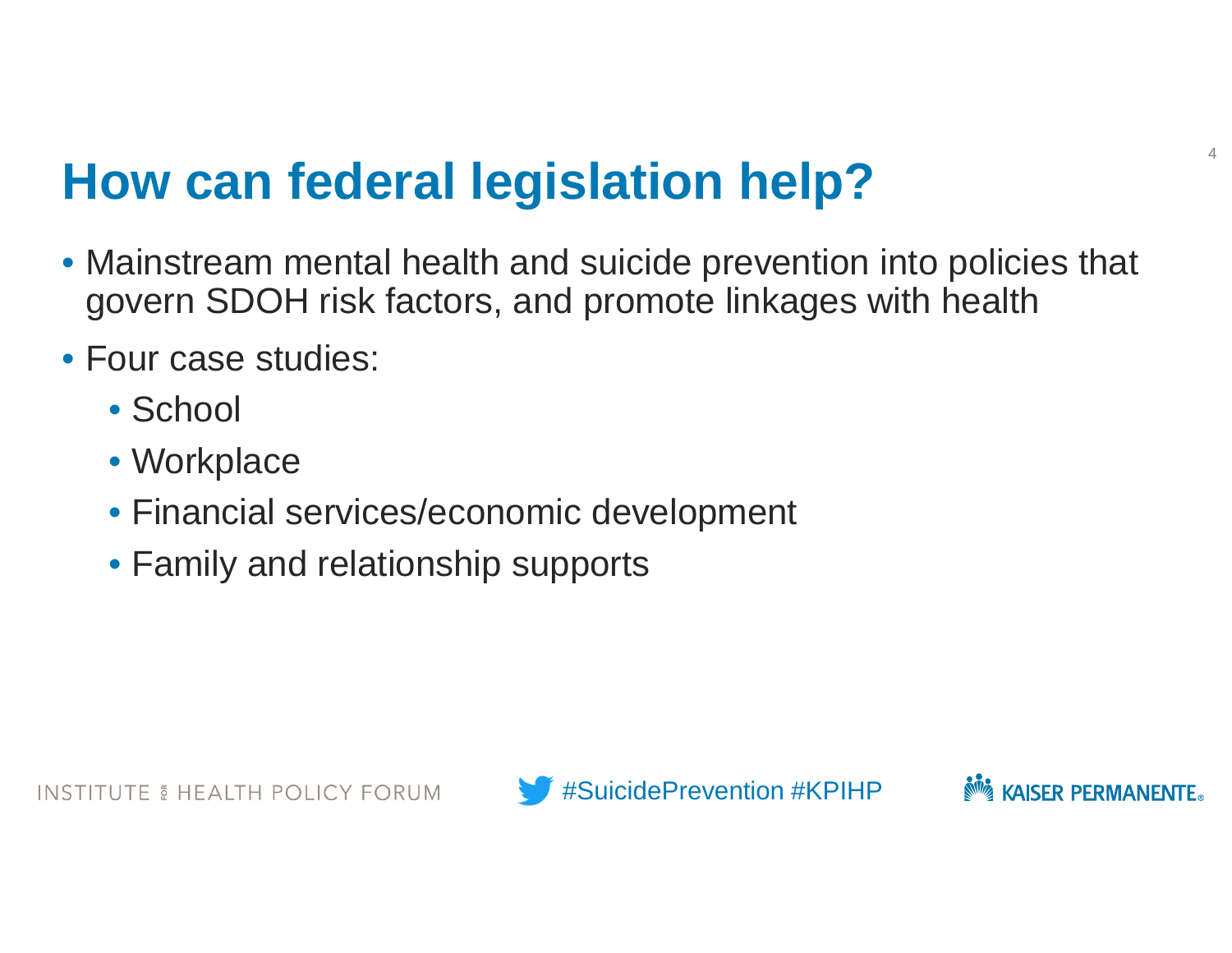### **School**

- Several relevant risk factors:
	- Peer exclusion and bullying
	- Academic challenges
	- Trauma interactions
- Three major federal laws:
	- Elementary and Secondary Education Act
	- Individuals with Disabilities Education Act
	- Higher Education Act

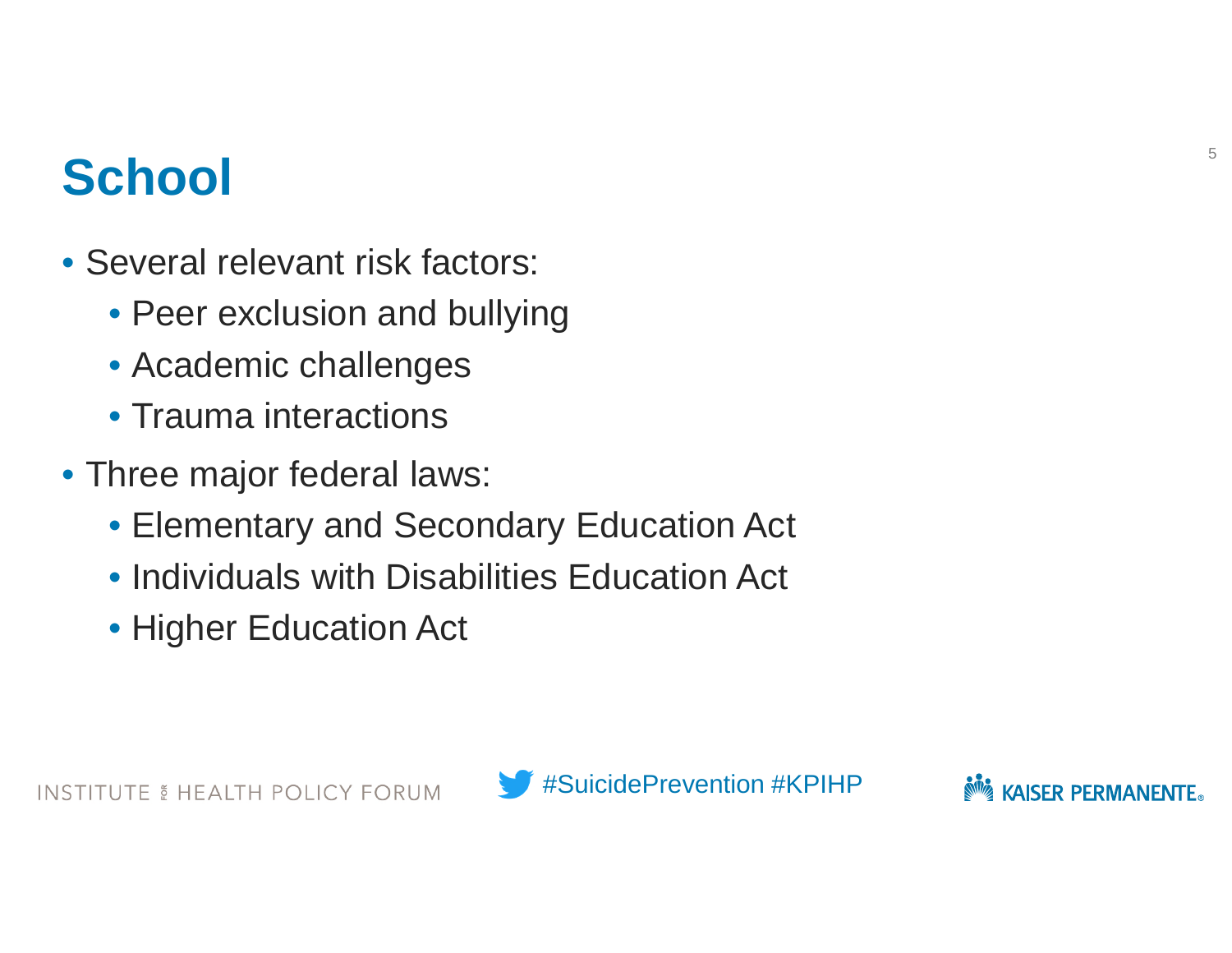### **Workplace**

- Several relevant risk factors:
	- Peer exclusion and bullying
	- Career attainment challenges
	- Financial insecurity
- Several major federal laws:
	- Labor Standards
	- Occupational Safety and Health
	- Workforce Innovation and Opportunity Act

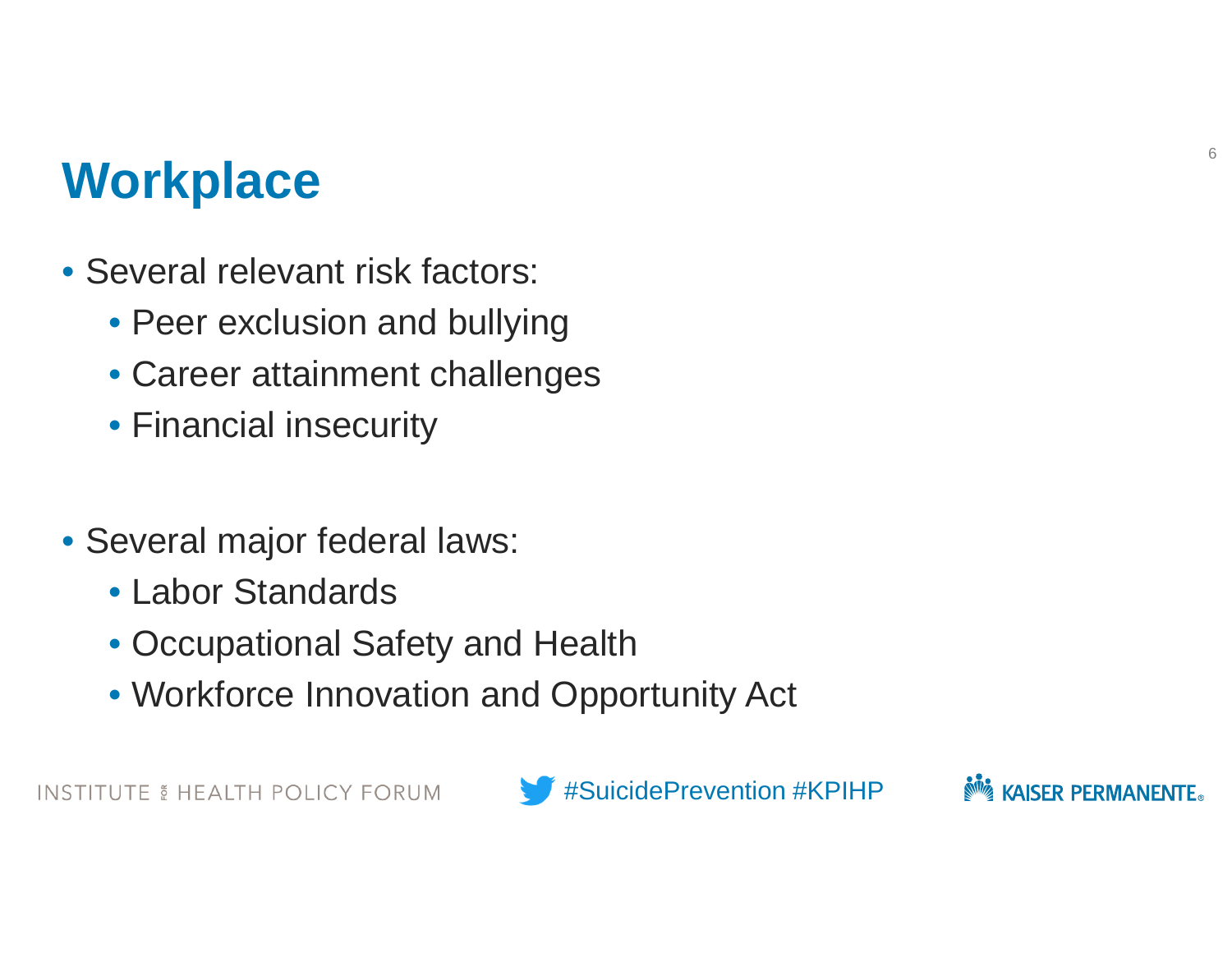## **Financial Services/Economic Development**

- Couple relevant risk factors:
	- Financial insecurity
	- Social isolation
- Collection of federal laws:
	- Housing and Community Development Act
	- Community Renewal Tax Relief Act
	- Dodd-Frank Wall Street Reform and Consumer **Protection**



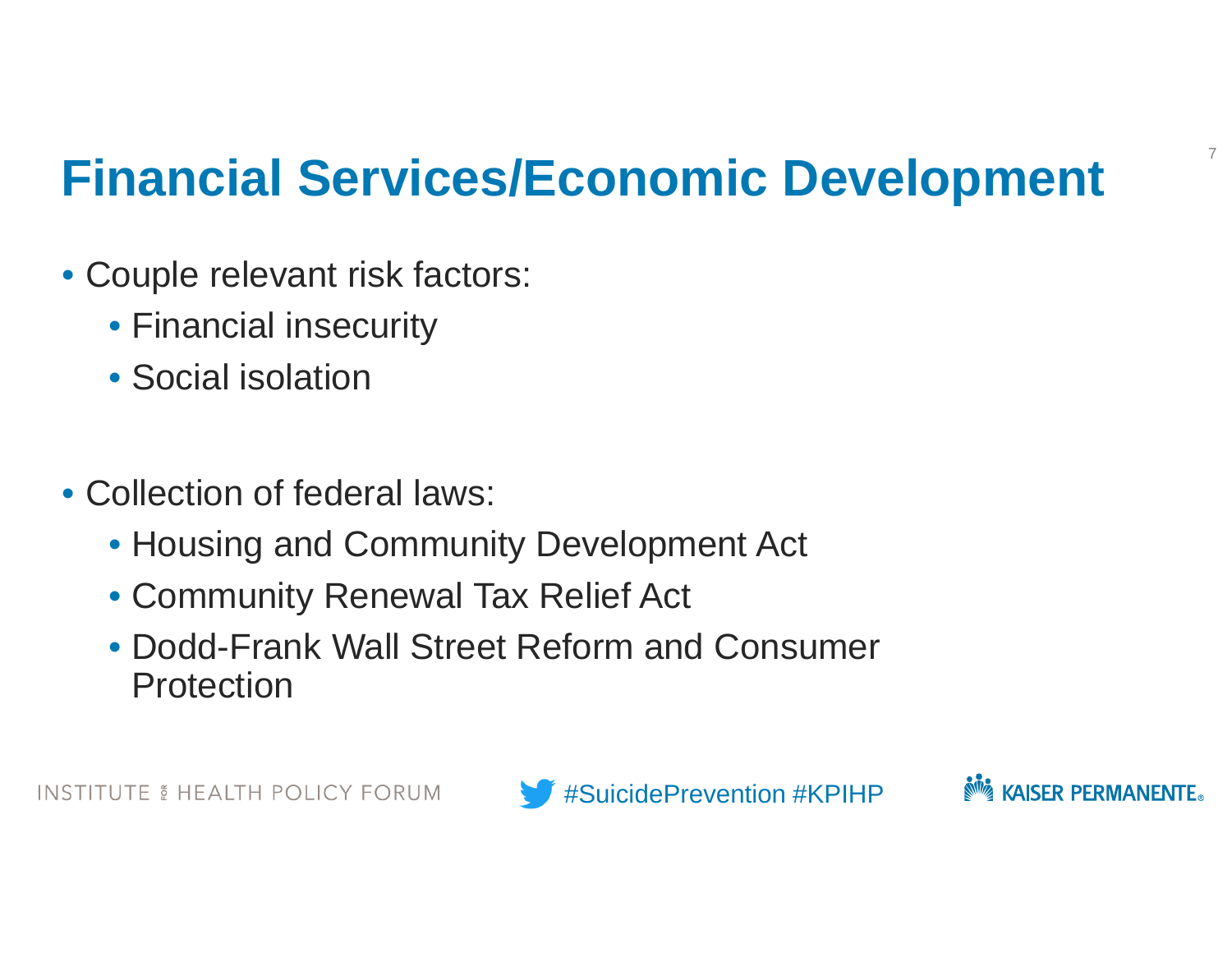## **Family and Relationship Supports**

- Couple relevant risk factors:
	- Interpersonal conflict
	- Social isolation
	- Trauma
- Collection of random federal laws:
	- Deficit Reduction Act/Claims Resolution Act
	- Family Violence Prevention and Services Act
	- Preventive Health Amendments